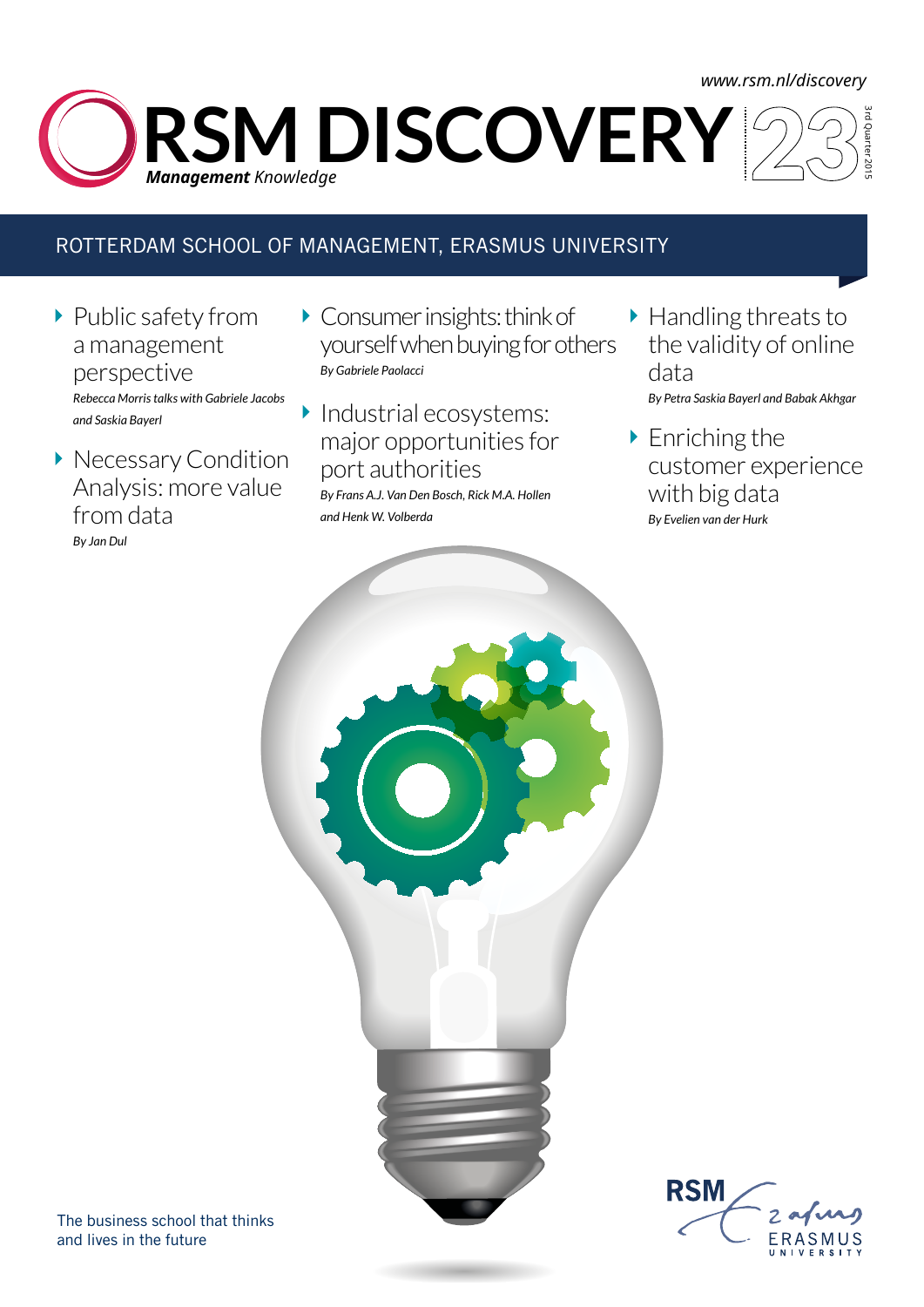**RSM DISCOVERY** *Management Knowledge*

# Necessary Condition Analysis: more value from data

*By Jan Dul*

**Data is often surprisingly short on real answers for managers, particularly if a problem is multi-causal. Sometimes we can measure all the relevant factors in a complex system to the fourth decimal place and yet still have no clear sense of which factors matter.** 

> As a business school professor, I had long been frustrated that we know so much but can make so little use of what we know. Then about seven years ago, I had an idea for getting around this problem. It seemed to me that if we looked at the data from another angle, we could get much more useful answers. The solution lay not in sorting contributory factors, the normal result of a regression analysis, but in selecting only those factors that are absolutely essential to avoid failure: the necessary but not sufficient conditions.

A necessary but not sufficient condition is a factor that can't be left out – a "gotta have" as Americans say. It's and trust are both necessary for a successful collaboration between firms (Sumo 2015).

Necessary Condition Analysis (NCA) transforms our ability to look at data from situations like this. Instead of expressing our findings in shades of grey as we would normally have to – this *could* happen; this is *likely* to result – NCA enables the analyst to look at the data and say, if you don't do this, you won't succeed. Or, if this metric does not pass that particular threshold, you will fail – full stop. It's a powerful statement that can give you more definitive, actionable answers than conventional statistics allows.

*"A necessary but not sufficient condition is a factor that can't be left out – a "gotta have" as Americans say."*

> a constraint that does not ensure success if it is present but guarantees failure if it is missing: a car stops moving if the fuel tank is empty; a brokerage collapses if trust is gone; contracts

### **Three examples**

Three examples illustrate how NCA can be used. Consider the Quantitative Graduate Record Exam scores of 342 students applying for admission to the

Berkeley Sociology Graduate Program in 2009 (Goertz & Mahoney, 2012; Vaisey, 2009). A traditional data analysis would show a high correlation between GRE score and admission. The data would be used to justify the conclusion that success is more likely when the GRE score is at least 620.

However, the *necessary but not sufficient* interpretation of these same data points show that a score of at least 620 was almost always a necessary condition for admission, the one exception being a student admitted based on a faculty member's explicit testimony as to the student's quantitative abilities (Vaisey, personal communication, July 2, 2014). Scoring 620 or over did not guarantee success – in the end, only a few of the applicants with that score (14 per cent) were admitted – but scoring below 620 practically guaranteed failure.

Traditionally, admissions officers might advise students to 'score high on GRE to increase your chances for success', but if they advised them based on an NCA they could say flat out that the applicant won't make it without the specific high GRE score – a much more useful statement to the would-be applicant.

Many kinds of questions can be resolved in a similar way. For instance, consider the case of a pool of salespeople evaluated through the Hogan Personality Inventory (HPI), a widely used tool to assess employee personality in order to predict organisational performance (Hogan & Hogan, 2007).

For Level 4, a high level of sales ability, it is necessary to have an ambition level of at least 30, as rated by Hogan.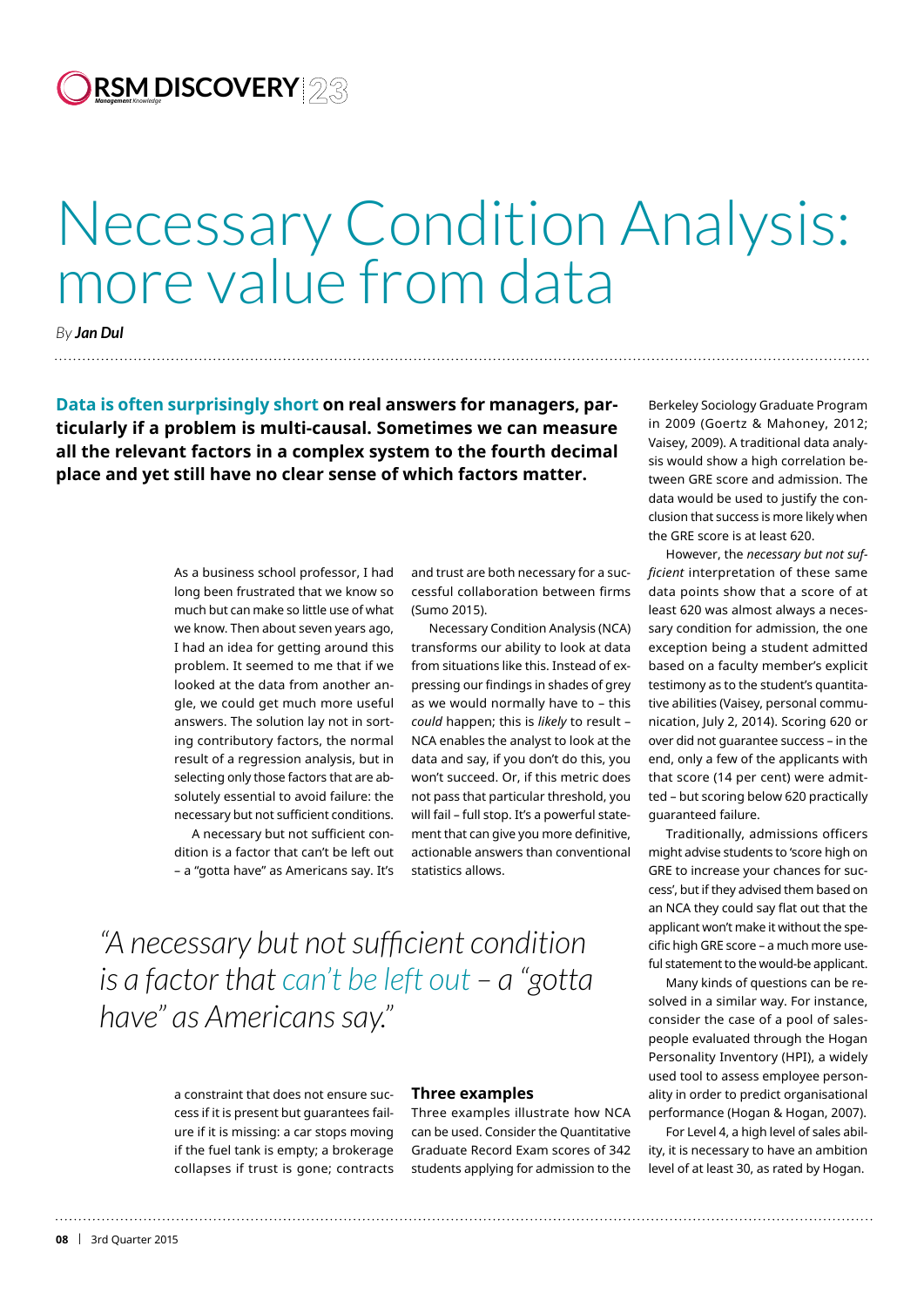

About 20 per cent of the sales representatives in the sample do not reach this level of ambition, which suggests that people with ambition levels below 30 will certainly fail to reach a sales ability level of four of higher. The other sales representatives who do have an ambition level of at least 30 (about 80 per cent), have the potential to reach a high level of sales ability.

In the end, only 10 per cent of the sales representatives in the sample reach this level of sales ability. In other words, an ambition level of at least 30 is necessary but not sufficient to achieve a sales ability level of at least four. This means that an ambition level below 30 is a bar to achieving a high level of sales ability (Hogan, 2007).

This technique can be useful in multi-causal analysis as well. Consider what happens in an analysis of sales rep personalities that not only includes ambition but sociability, interpersonal sensitivity, and learning. A traditional multiple regression analysis indicates that the four personality traits together hardly predict performance, but NCA makes it clear that all four plots, including the plot for learning, indicate that each personality trait is a necessary but not sufficient condition for above-average sales ability (Hogan, 2007).

### **Is this really new?**

When I explain my NCA methodology to practitioners, they are typically less than thrilled. They say – correctly – this sounds very logical and consistent with the way we actually think and work. Hasn't anybody done this before?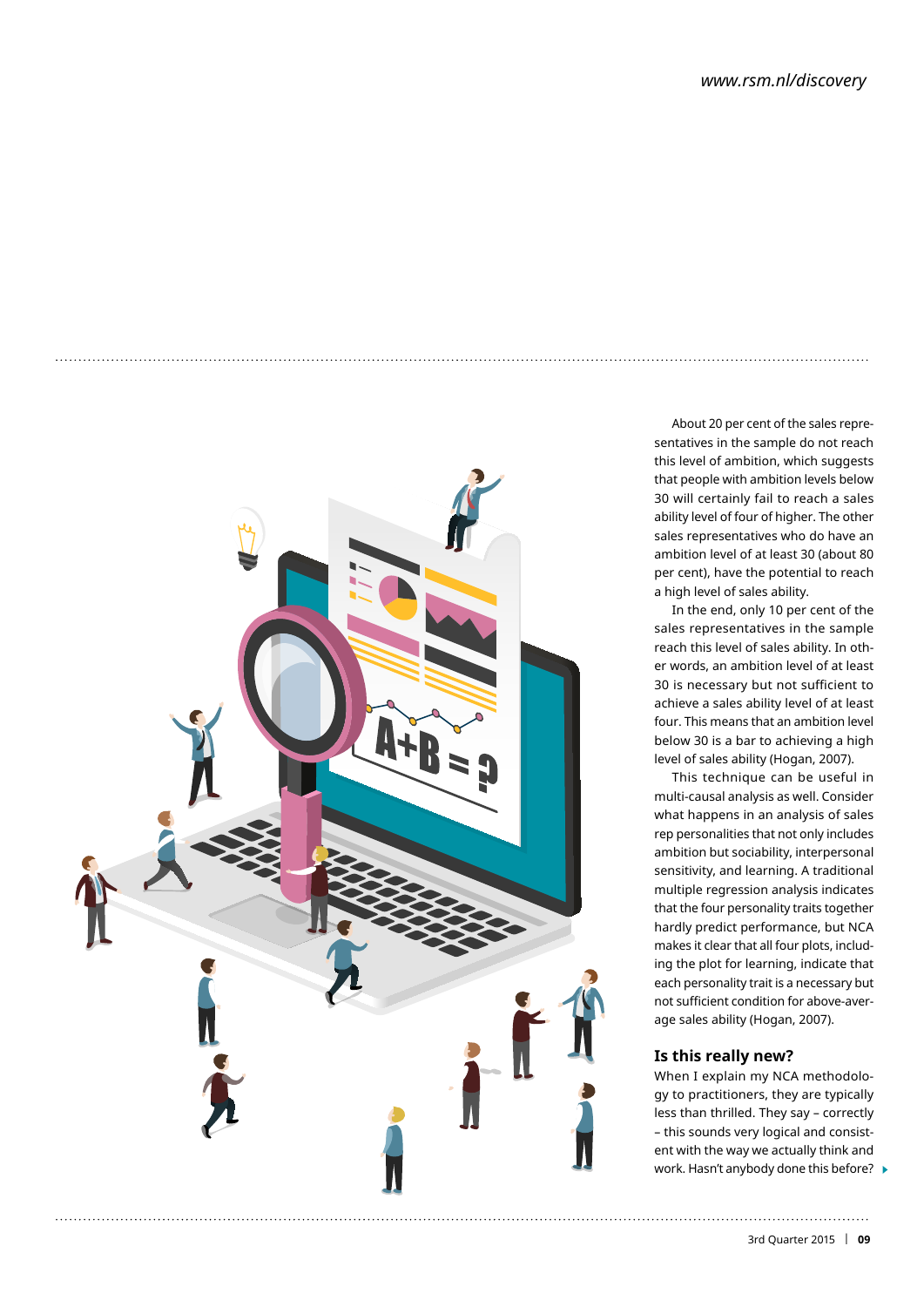## **RSM DISCOVERY** *Management Knowledge*

# more value from data *(continued)*

### *By Jan Dul*

For a long time, I wondered myself whether someone had. The method seems so intuitive to me I thought somebody must have used it already, but I still haven't found evidence of it. Surprisingly little has been done to turn the data in a way that allows us to sort exclusively for necessary but sufficient conditions.

Analysts in the social sciences often make theoretical statements that include the phrase "necessary but not sufficient", but the tool they use to demonstrate their hypothesis is multiple linear regression (Y= a + b1X1+  $b2X2 + b3X3 + ...$ ), a technique that only works in demonstrating additive causes, a series of factors that add up to an outcome, not a series of factors that all have to be present to produce an outcome.

Researchers in technology and medicine have thought a little more about necessary but not sufficient conditions. The kinds of complex systems doctors and engineers work on often operate with a number of non-negotiable factors.

Diseases, for instance, often have necessary but not sufficient conditions, such as the HIV virus that is always a precursor to AIDS, or the virus that accompanies cervical cancer – factors that must be present if a disease is to develop. However, even in these disciplines, people think more often in terms of trying to predict outcomes.

I think the reason people don't think this way is that psychologically we are much more attuned to looking for a recipe to produce an outcome: you generally don't look up a recipe about



*"The method seems so intuitive to me I thought somebody must have used it already, but I still haven't found evidence of it."*